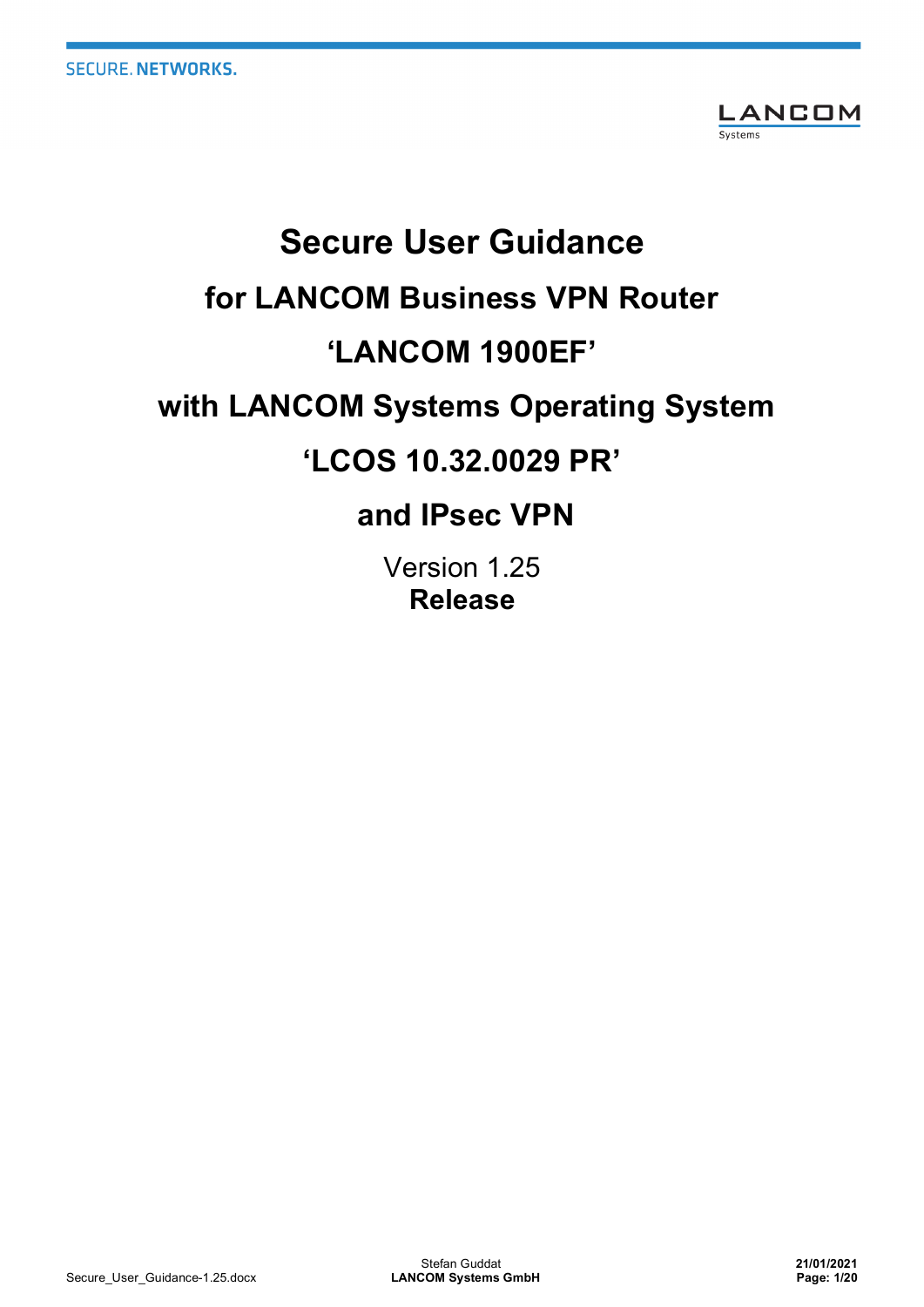

## **Document History**

| <b>Date</b> | <b>Version</b> | <b>Editor</b> | <b>Changes</b>                                                                                                                                                |
|-------------|----------------|---------------|---------------------------------------------------------------------------------------------------------------------------------------------------------------|
| 11.04.2019  | 1.0            | SGuddat       | <b>First Document Release</b>                                                                                                                                 |
| 21.05.2019  | 1.10           | SGuddat       | Added new content: Deletion of secondary firmware, Completion of Device<br>Configuration<br>Changed contents: HTTPS settings, SSHv2 settings, SNMPv3 settings |
| 23.09.2019  | 1.20           | SGuddat       | Changed TOE<br>Suggested changes out of BSZ Kick-off                                                                                                          |
| 21.01.2021  | 1.25           | SGuddat       | Suggested changes out of BSI Pilot                                                                                                                            |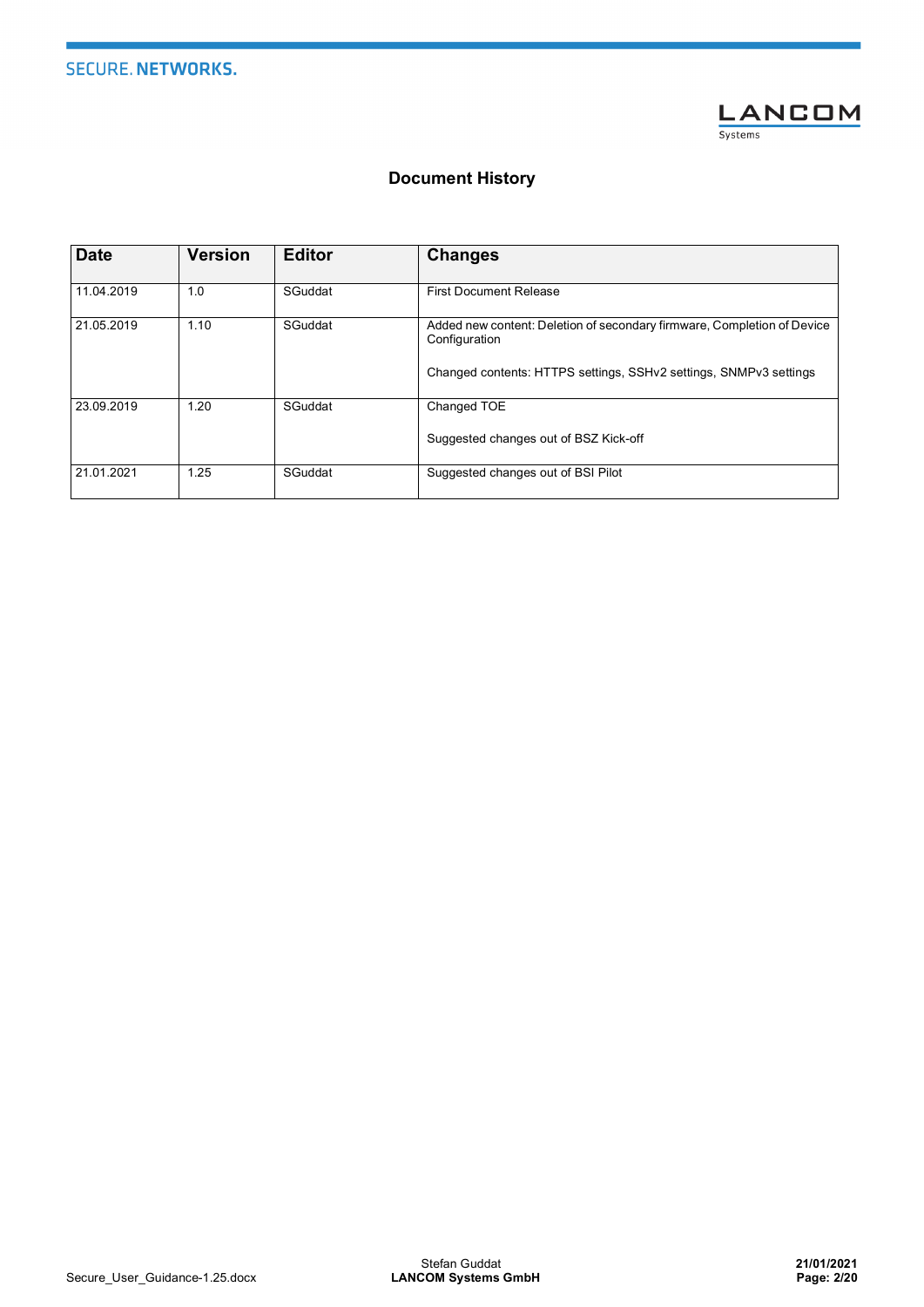

# **Table of Contents**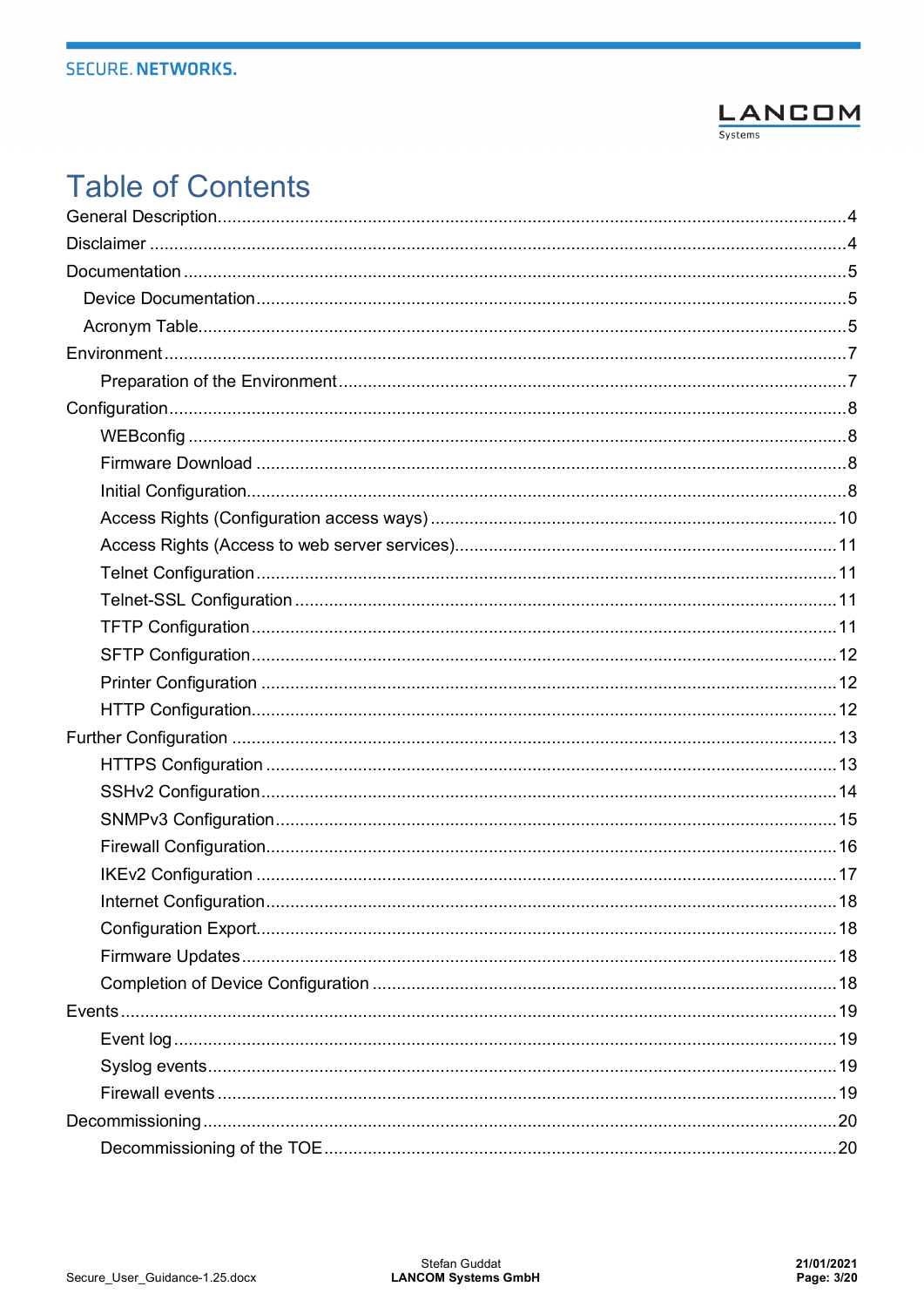

# **General Description**

This document is the Secure User Guidance for the BSZ certification of the "LANCOM Business VPN Router 'LANCOM 1900EF' with LANCOM Systems Operating System 'LCOS 10.32.0029 PR' and IPsec VPN" (Target of Evaluation, TOE) at the BSI. This document describes the requirements to operate the TOE in a secure manner. Deviations from these requirements are subject to the risk management of the administrator.

# **Disclaimer**

This product is targeted at professional users who have the experience and knowledge to operate network components in a secure manner.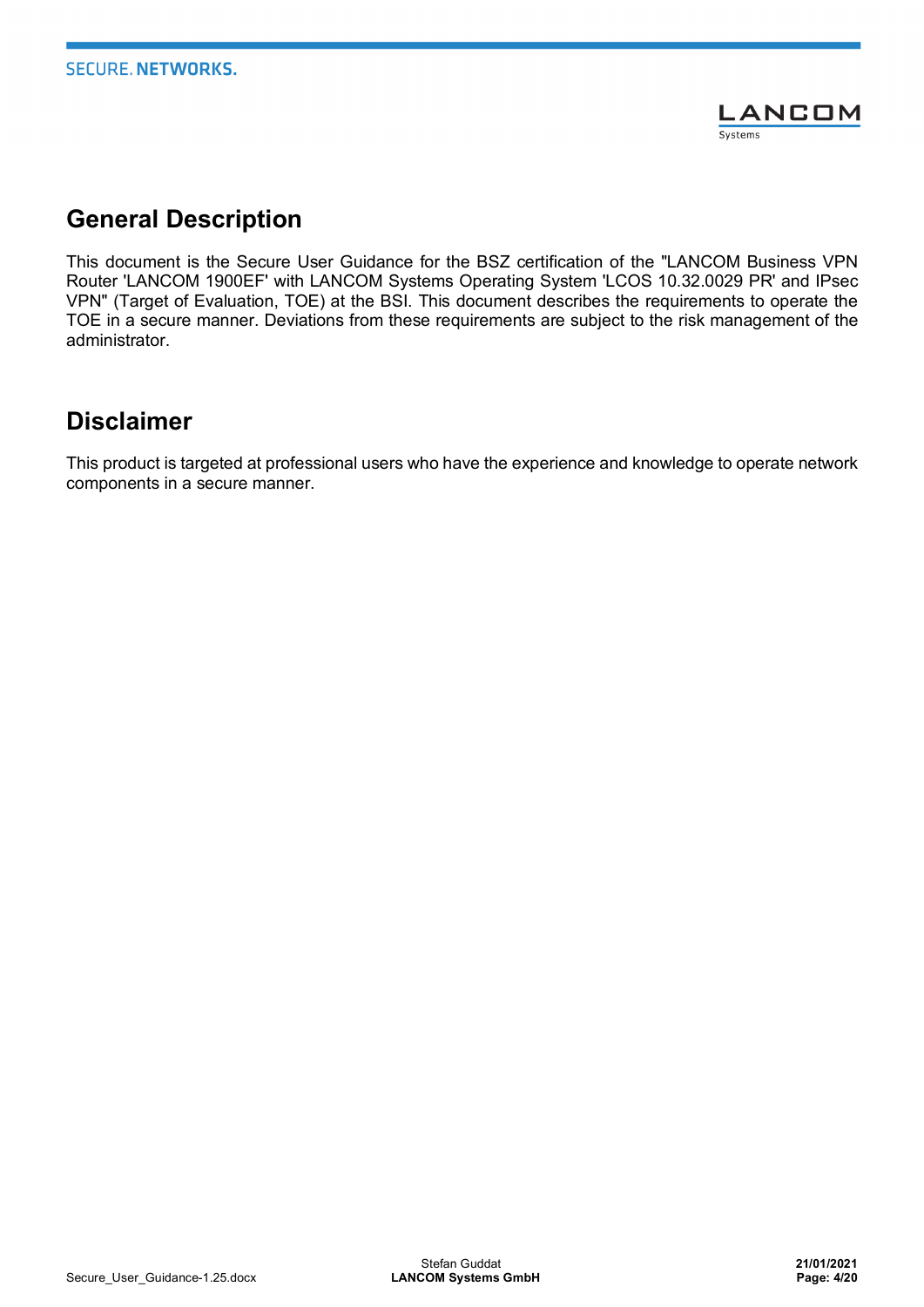

# **Documentation**

## **Device Documentation**

Beside this Secure User Guidance there are additional manuals available. Those documents can be downloaded from the addresses below.

- **n** Reference Manual ftp://ftp.lancom.de//Documentation/LCOS/Reference Manual/MA\_LCOS-1032-REL-Reference-Manual\_EN.pdf
- **Nenu Reference**

ftp://ftp.lancom.de//Documentation/LCOS/Menu Reference/MA\_LCOS-1032-REL-Menu-Reference EN.pdf

- **n** Installation Guide ftp://ftp.lancom.de/Documentation/Installation-Guide/IG\_LCOS-devices\_EN.pdf
- **n** Hardware Quick Reference ftp://ftp.lancom.de/Documentation/Hardware-Quick-Reference/HWS\_1900EF\_EN.pdf

Note: Within this user guidance there might be references to other documentations like the reference manual. In case of references to configurations accomplished by "LANconfig", content and paths can be used for the web-based installation described in this document as well.

|              | <b>Acronym table</b>                                                    |
|--------------|-------------------------------------------------------------------------|
| <b>BSI</b>   | Bundesamt für Sicherheit in der Informationstechnik                     |
| <b>BSZ</b>   | Beschleunigte Sicherheitszertifizierung                                 |
| <b>CLI</b>   | <b>Command Line Interface</b>                                           |
| <b>DoS</b>   | Denial-of-service                                                       |
| <b>HTTPS</b> | <b>Hypertext Transfer Protocol Secure</b>                               |
| <b>IDS</b>   | Intrusion Detection/Prevention Services                                 |
| IP           | Internet Protocol                                                       |
| <b>IPsec</b> | IP security                                                             |
| <b>LAN</b>   | Local Area Network                                                      |
| <b>LCOS</b>  | LANCOM Systems Operating System; the operating system of LANCOM routers |
| <b>LTE</b>   | Long Term Evolution                                                     |
| <b>NAT</b>   | <b>Network Address Translation</b>                                      |

# **Acronym Table**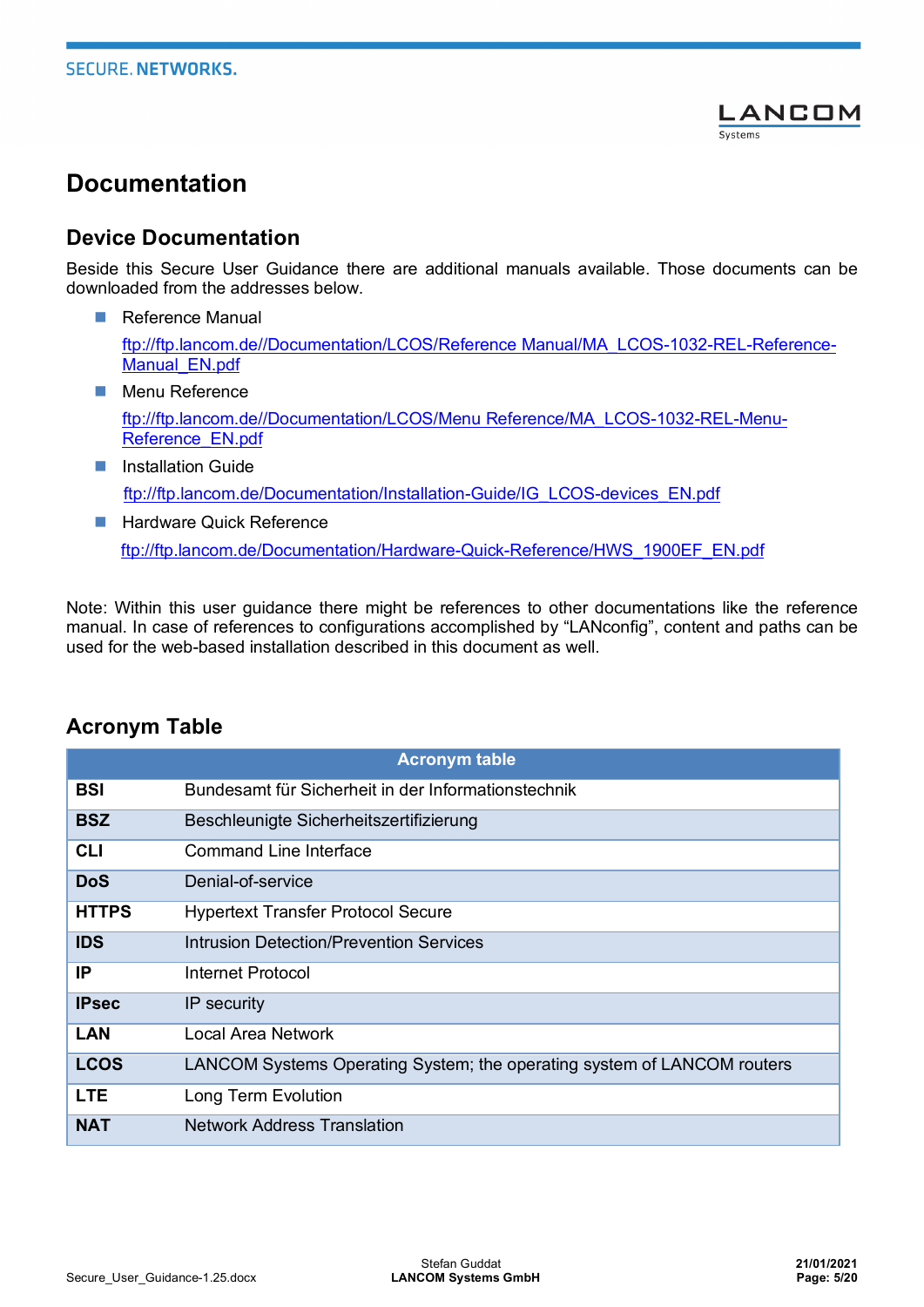

| <b>PC</b>        | <b>Personal Computer</b>             |
|------------------|--------------------------------------|
| <b>RFC</b>       | Request for Comments (IETF Standard) |
| <b>SCP</b>       | Secure Copy                          |
| <b>SNMP</b>      | Simple Network Management Protocol   |
| <b>SSH</b>       | Secure Shell                         |
| <b>ST</b>        | <b>Security Target</b>               |
| <b>TOE</b>       | <b>Target of Evaluation</b>          |
| <b>VPN</b>       | <b>Virtual Private Network</b>       |
| <b>WEBconfig</b> | Web-based management interface       |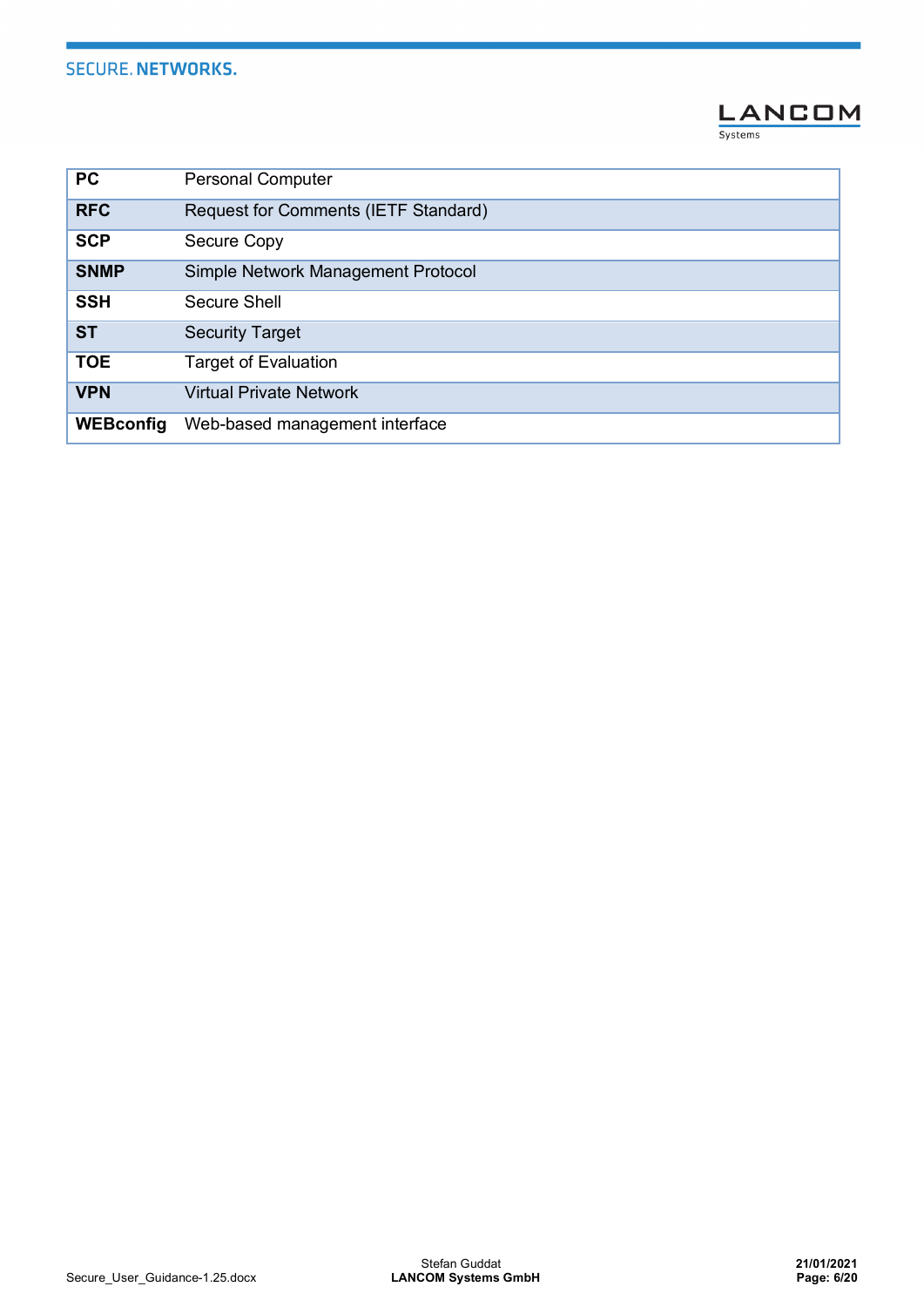

# **Environment**

#### **Preparation of the Environment**

The TOE has to be placed in a secure environment (e.g. server room) with no physical access possible by any unauthorized person. Only the administrator of the TOE must have physical access. He also has to make sure that the connection to an untrusted network is only controlled by the TOE and that the computer used for TOE configuration is trustworthy. The administrator must ensure that any unintended bypass is prohibited (e.g. by preventing physical access and organizational means).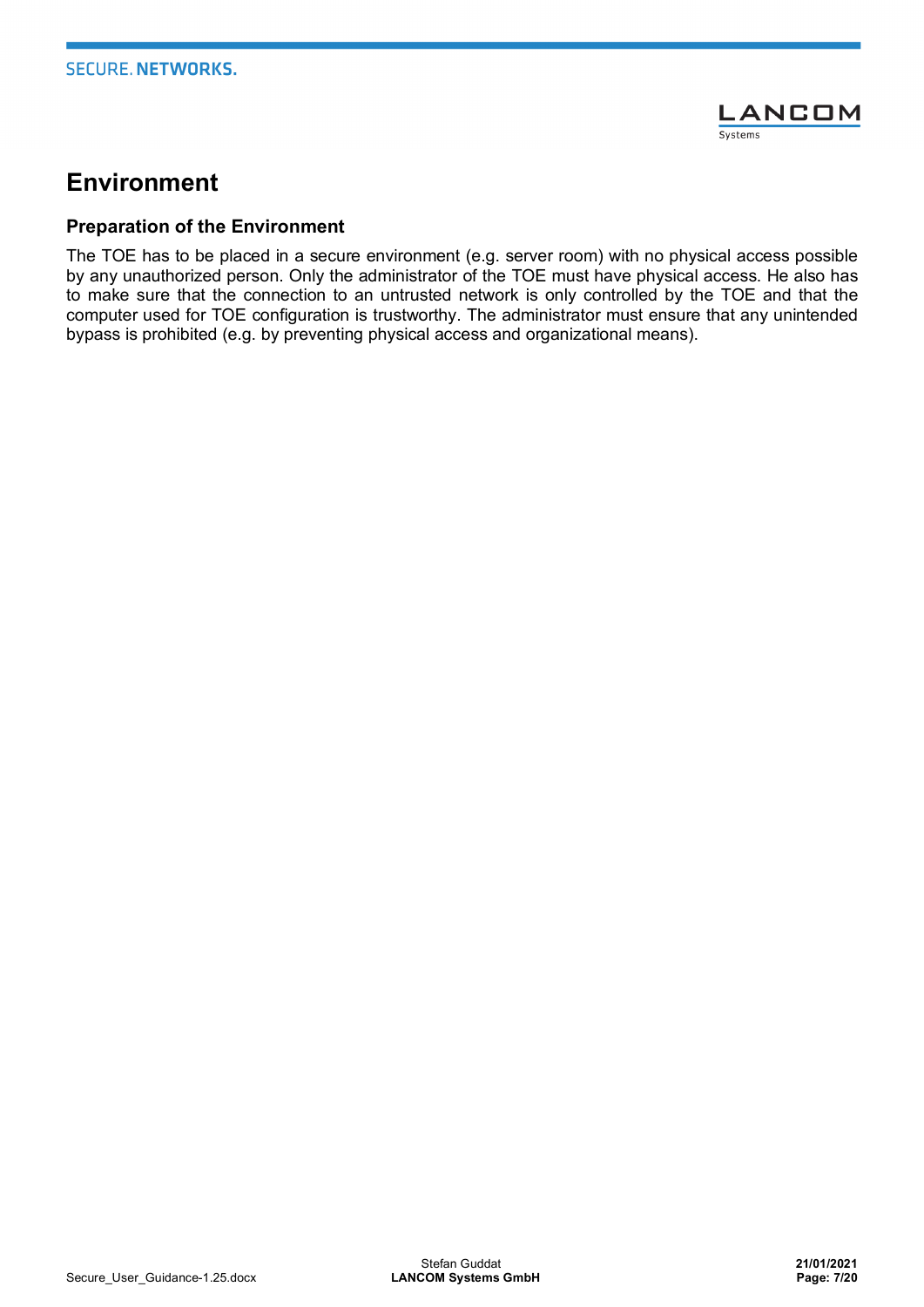

# **Configuration**

#### **WEBconfig**

The TOE contains two ways to configure device settings when logged in via a web browser. The first one (WEBconfig1) is based on the device CLI and allows to change most settings in the same way as the CLI. The second (WEBconfig2) is a more user and category-based way which therefore contains less configuration options. Both ways are used within this documentation, note the respective paths in the upcoming table entries below.

| <b>WEBconfig</b> |  |  |                                                     |
|------------------|--|--|-----------------------------------------------------|
|                  |  |  | WEBconfig1 Configuration path: (LCOS Menu Tree => ) |
|                  |  |  | WEBconfig2 Configuration path: (Configuration => )  |

#### **Firmware Download**

Before starting with the initial configuration, it is mandatory to update the device to the firmware LCOS 10.32 PR (the firmware can be downloaded from the LANCOM homepage via: https://www.lancomsystems.com/downloads/). Once downloaded the administrator has to make sure that the downloaded file has the same SHA256 checksum as listed below:

|                         | <b>SHA256 hash sum</b>                                               |
|-------------------------|----------------------------------------------------------------------|
| File                    | LC-1900EF-10.32.0029-PR.upx                                          |
| <b>SHA25</b><br>∣ 6 sum | ab22d3767f6e617b01c09869ef5b126403449a9b48e8e9e67ebb11db56b5<br>c87h |

#### **Initial Configuration**

To connect to the web interface of the TOE the administrator has to follow the steps mentioned in the "Installation Guide -> Configuration via WEBconfig" which is being shipped with the product (or can be downloaded via the link mentioned at "Device Documentation"). It is mandatory to do the initial configuration via a single configuration device (e.g. notebook) and with no other network or device

connected. Before starting with the device configuration, it is mandatory to do a device reset. To do the device reset, use a small paperclip, click and hold the reset button on the front of the device (below the product name and next to the front LEDs) for at least 5 seconds. The reset is completed when all LEDs are glowing red. Now you can remove the paperclip and wait for the device to boot up. Once you are physically connected to the TOE open up a web browser and connect to the device configuration page via HTTPS (it is mandatory to use HTTPS only whenever a web browser is used to access the device). Depending on the pre-installed device firmware you might have to click on "Terminate this wizard" followed



by "Back to entry page" or hit enter when being asked for a password. In some cases, it might be necessary to configure a device password afterwards, if this is the case then click on "Configure device password", create a temporary password and click on "Apply" followed by "Back to entry page". Now find on the left menu "File management" and click on "Perform a Firmware Upload", select the downloaded firmware file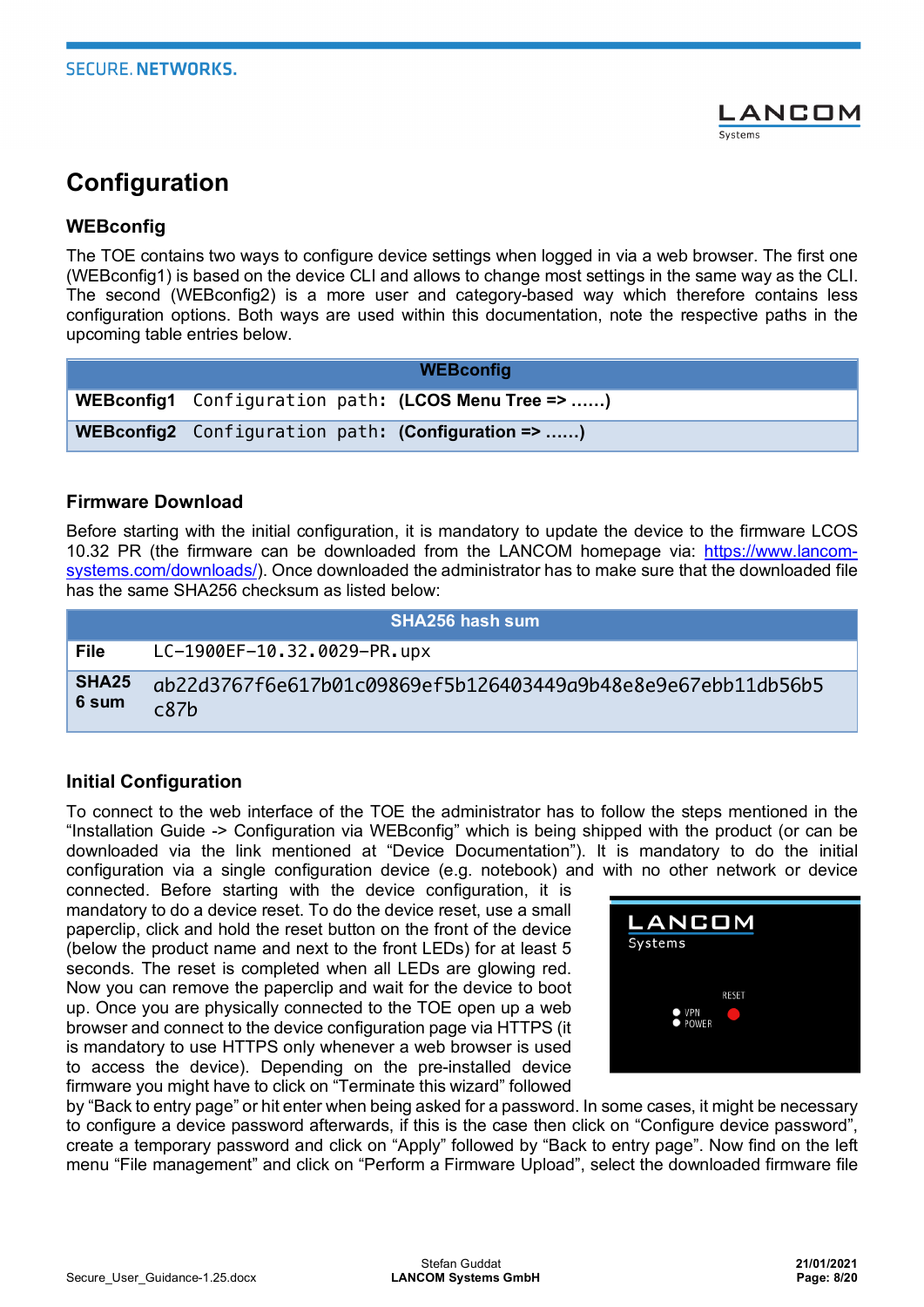

and click on "Start Upload". After the firmware update completed and the device finished rebooting, it is mandatory to do a device reset again (click and hold reset button again). After the reset is completed connect to the web page of the device, there you will see the start-up wizard again. Now please follow the steps and make sure to set the following values:

|                                | <b>Start-up wizard</b> |                                                                                                                    |
|--------------------------------|------------------------|--------------------------------------------------------------------------------------------------------------------|
| Device name                    | e.g. 1900EF            |                                                                                                                    |
| <b>Password</b>                | ********               | Create a strong password (i.e. at least 8<br>characters containing alphabetic, numeric<br>and special characters). |
| Device access                  | Local net              | Set access to LAN or                                                                                               |
|                                |                        | LAN+ (only via VPN).                                                                                               |
| <b>DHCP</b>                    | Server                 | Keeping "server" is recommended to most<br>customers.                                                              |
| <b>IP-Address</b>              | e.g. 172.16.1.1        | Enter designated IP of the device.                                                                                 |
| Net mask                       | e.g. 255.255.255.0     |                                                                                                                    |
|                                |                        |                                                                                                                    |
| <b>Time configuration</b>      | Time zone              | It's recommended to use the predefined                                                                             |
|                                | Summer time            | values. If<br>necessary, please change<br>accordingly.                                                             |
|                                | Time server            |                                                                                                                    |
| Layer-7 detection              | No.                    | Disable the layer 7 app detection.                                                                                 |
| <b>LCOS auto update</b>        | No automatic updating  | "No<br>automatic<br>Choose<br>updating"<br>to<br>manually choose which update to install.                          |
| <b>LANCOM Management Cloud</b> | No.                    | It is mandatory to deactivate the LMC<br>feature by deselecting the checkbox.                                      |

After completing the initial configuration, it is mandatory to delete the secondary firmware which was previously installed on the device. To do that connect to the device webpage via HTTPS again, log in, and click on the left page on "LCOS Menu Tree -> Firmware -> Table-Firmsafe". There select the inactive firmware and click on the red X to delete the preinstalled firmware followed by hitting the "Delete" button at the bottom of the page.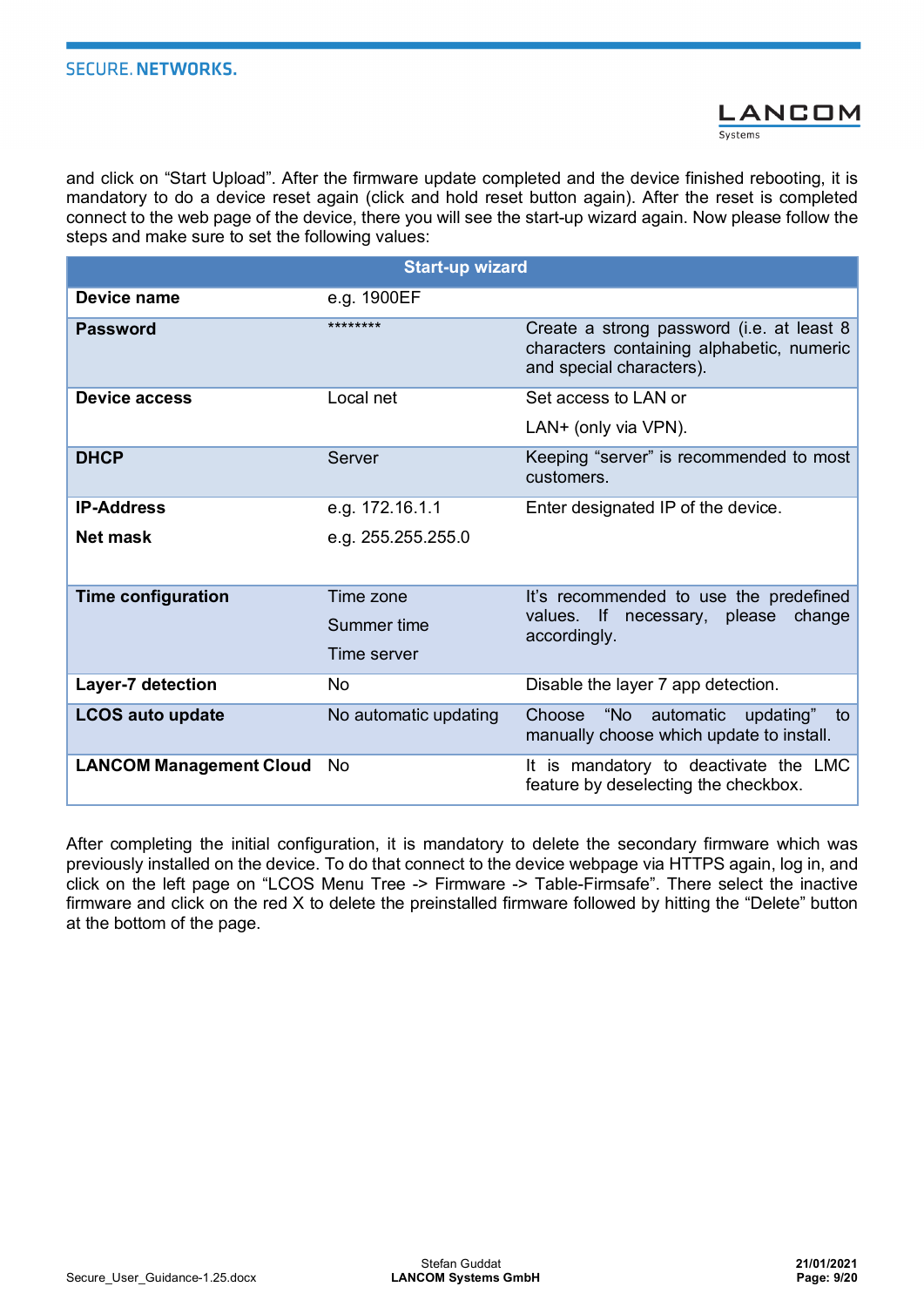

### **Access Rights – Protocols (Access ways)**

After the start up wizard has been completed it is mandatory to change the access rights as listed below:

| <b>Mandatory access rights</b>                         |                        |                                                                                   |  |
|--------------------------------------------------------|------------------------|-----------------------------------------------------------------------------------|--|
|                                                        |                        | (Configuration => Management => Admin => Access rights - Protocols (Access ways)) |  |
| From a LAN interface                                   | <b>TELNET</b>          | Set TELNET to "denied"                                                            |  |
|                                                        | <b>TELNET OVER SSL</b> | Set TELNET OVER SSL to "denied"                                                   |  |
|                                                        | <b>SSH</b>             | Set SSH to "allowed"                                                              |  |
|                                                        | <b>TFTP</b>            | Set TFTP to "denied"                                                              |  |
|                                                        | SNMPv1/v2              | Set SNMPv1/v2 to "denied"                                                         |  |
|                                                        | SNMP <sub>v3</sub>     | Set SNMPv3 to "allowed"                                                           |  |
|                                                        | <b>HTTP</b>            | Set HTTP to "denied"                                                              |  |
|                                                        | <b>HTTPS</b>           | Set HTTPS to "allowed"                                                            |  |
| From a WAN interface                                   | <b>TELNET</b>          | Set TELNET to "denied"                                                            |  |
|                                                        | <b>TELNET OVER SSL</b> | Set TELNET OVER SSL to "denied"                                                   |  |
|                                                        | <b>SSH</b>             | Set SSH to "only via VPN" or "denied"                                             |  |
|                                                        | <b>TFTP</b>            | Set TFTP to "denied"                                                              |  |
|                                                        | SNMPv1/v2              | Set SNMPv1/v2 to "denied"                                                         |  |
|                                                        | SNMP <sub>v3</sub>     | Set SNMPv3 to "only via VPN" or "denied"                                          |  |
|                                                        | <b>HTTP</b>            | Set HTTP to "denied"                                                              |  |
|                                                        | <b>HTTPS</b>           | Set HTTPS to "only via VPN" or "denied"                                           |  |
| <b>WLC</b><br><b>Through</b><br>tunnel<br>$\mathbf{a}$ | <b>TELNET</b>          | Set TELNET to "denied"                                                            |  |
| (WLAN)                                                 | <b>TELNET OVER SSL</b> | Set TELNET OVER SSL to "denied"                                                   |  |
|                                                        | <b>SSH</b>             | Set SSH to "denied"                                                               |  |
|                                                        | <b>TFTP</b>            | Set TFTP to "denied"                                                              |  |
|                                                        | SNMPv1/v2              | Set SNMPv1/v2 to "denied"                                                         |  |
|                                                        | SNMP <sub>v3</sub>     | Set SNMPv3 to "denied"                                                            |  |
|                                                        | <b>HTTP</b>            | Set HTTP to "denied"                                                              |  |
|                                                        | <b>HTTPS</b>           | Set HTTPS to "denied"                                                             |  |

Unused protocols should be set to "denied" as well. The administrator has to make sure that only HTTPS / SSHv2 is used to manage the TOE and that only SNMPv3 is used to monitor the status of the TOE.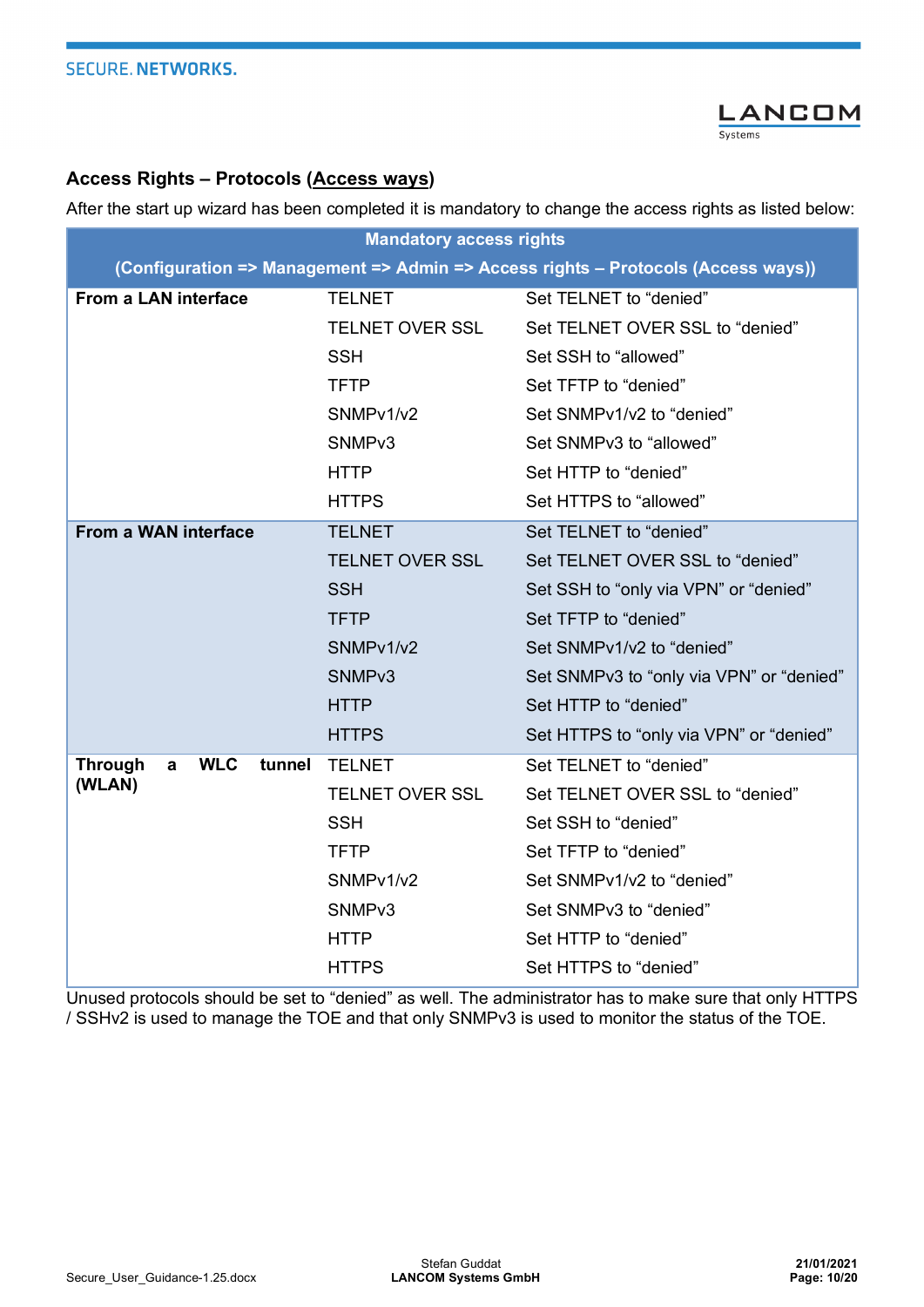

#### **Access Rights - Protocols (Web server services)**

Additionally, it is mandatory to disable the HTTP access for WEB services.

| <b>Mandatory access rights</b>                                                            |           |                              |  |
|-------------------------------------------------------------------------------------------|-----------|------------------------------|--|
| (Configuration => Management => Admin => Access rights - Protocols (Web server services)) |           |                              |  |
| From a LAN interface                                                                      | HTTP port | Set HTTP port to "disabled". |  |
| <b>From a WAN interface</b>                                                               | HTTP port | Set HTTP port to "disabled". |  |
| Through a WLC tunnel HTTP port<br>(WLAN)                                                  |           | Set HTTP port to "disabled". |  |

#### **Telnet Configuration**

Make sure to disable the Telnet settings like listed below:

| <b>Mandatory Telnet setting</b>     |    |                                                       |  |
|-------------------------------------|----|-------------------------------------------------------|--|
| (LCOS Menu Tree => Setup => Config) |    |                                                       |  |
| <b>Telnet-Operating</b>             | No | It is mandatory to set "Telnet-Operating"<br>to "no". |  |

## **Telnet-SSL Configuration**

Make sure to disable the Telnet-SSL settings like listed below:

| <b>Mandatory Telnet-SSL setting</b>               |    |                                             |  |
|---------------------------------------------------|----|---------------------------------------------|--|
| (LCOS Menu Tree => Setup => Config => Telnet-SSL) |    |                                             |  |
| <b>Operating</b>                                  | No | It is mandatory to set "Operating" to "no". |  |

## **TFTP Configuration**

Make sure to disable the TFTP settings like listed below:

| <b>Mandatory SFTP setting</b>       |    |                               |
|-------------------------------------|----|-------------------------------|
| (LCOS Menu Tree => Setup => Config) |    |                               |
| <b>TFTP-Operating</b>               | No | Set "TFTP-Operating" to "No". |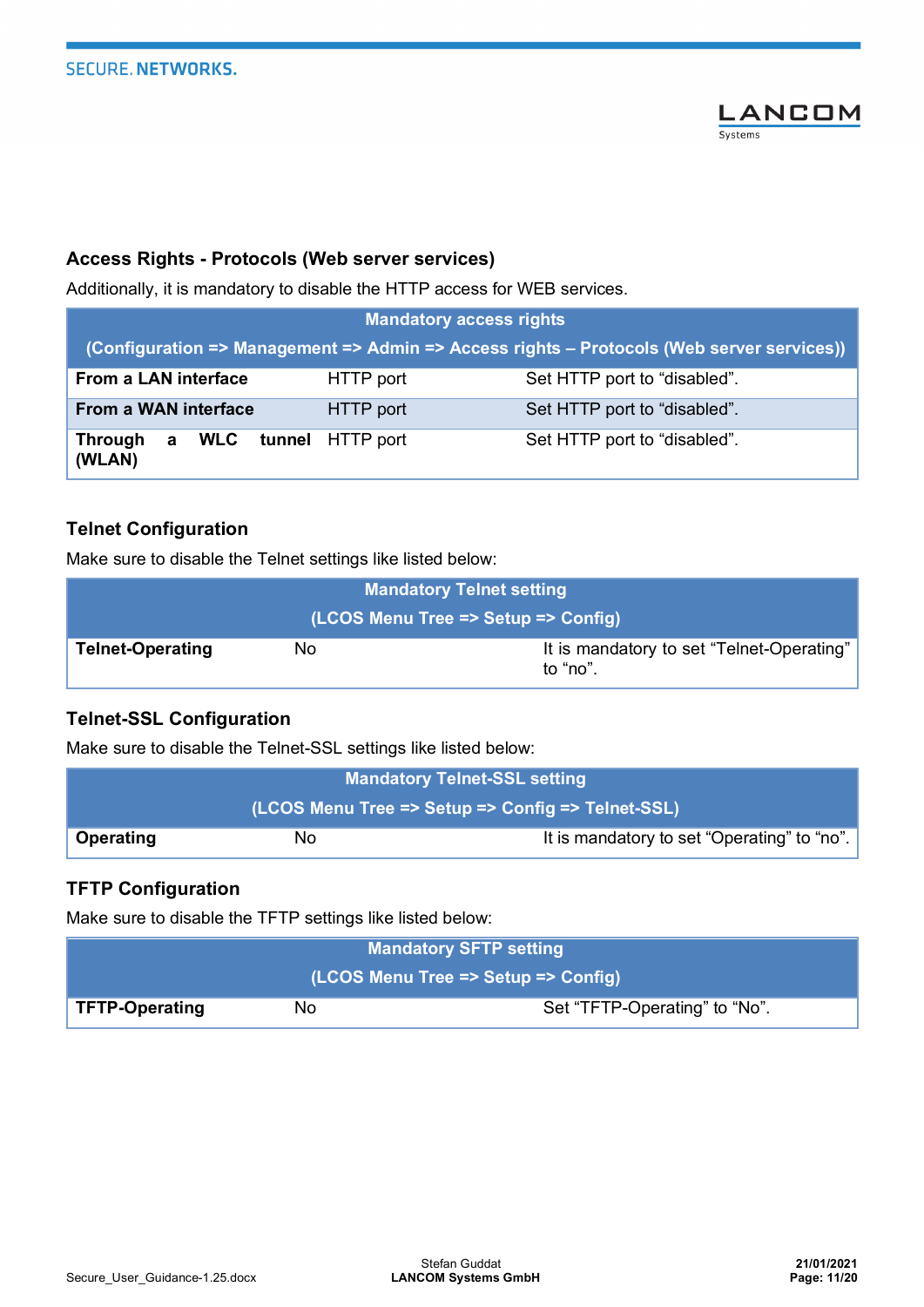

## **SFTP Configuration**

Make sure to disable the SFTP settings like listed below:

| <b>Mandatory SFTP setting</b>                             |    |                          |  |
|-----------------------------------------------------------|----|--------------------------|--|
| (LCOS Menu Tree => Setup => Config => SSH => SFTP-Server) |    |                          |  |
| Operating                                                 | No | Set "Operating" to "No". |  |

## **Printer Configuration**

Make sure to disable the Printer settings like listed below:

| <b>Mandatory Printer setting</b>                       |    |                                         |  |
|--------------------------------------------------------|----|-----------------------------------------|--|
| (LCOS Menu Tree => Setup => Printer => Printer => "*") |    |                                         |  |
| Activ                                                  | Nο | It is mandatory to set "Activ" to "no". |  |

# **HTTP Configuration**

Make sure to disable HTTP like listed below:

| <b>Mandatory HTTP setting</b>     |  |                                                                     |
|-----------------------------------|--|---------------------------------------------------------------------|
| (LCOS Menu Tree => Setup => HTTP) |  |                                                                     |
| <b>Port</b>                       |  | It is mandatory to set "Port" to "0". This<br>will deactivate HTTP. |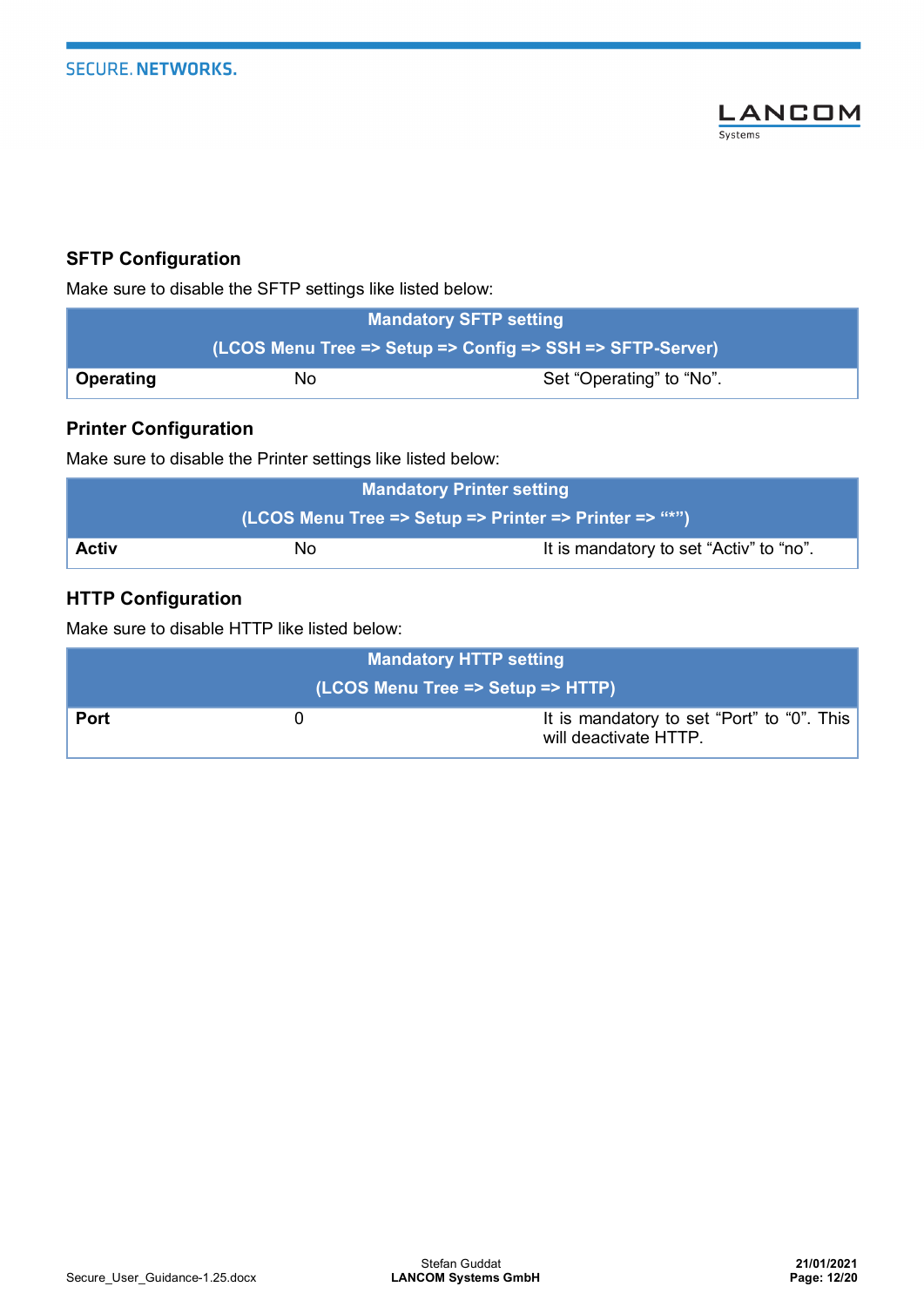

# **Further Configuration**

# **HTTPS Configuration**

It is mandatory to change the HTTPS configuration of the device to the settings listed below:

| <b>Mandatory HTTPS settings</b>          |                |                                                                  |  |
|------------------------------------------|----------------|------------------------------------------------------------------|--|
| (LCOS Menu Tree => Setup => HTTP => SSL) |                |                                                                  |  |
| <b>Crypto-Algorithms</b>                 | <b>AES-256</b> | Select one or more of the listed algorithms on                   |  |
|                                          | AESGCM-256     | the left side.                                                   |  |
| <b>Elliptic-Curves</b>                   | scep256r1      | Select one or more of the listed elliptic curves                 |  |
|                                          | scep384r1      | on the left side.                                                |  |
|                                          | scep521r1      |                                                                  |  |
| <b>Hash-Algorithms</b>                   | <b>SHA-256</b> | Select one or both of the listed algorithms on                   |  |
|                                          | <b>SHA-384</b> | the left side.                                                   |  |
| <b>Keyex-Algorithms</b>                  | <b>DHE</b>     | Select one or more of the listed algorithms on                   |  |
|                                          | <b>ECDHE</b>   | the left side.                                                   |  |
| Port                                     | 443            | Leave to port 443 or change if desired.                          |  |
| <b>Prefer-PFS</b>                        | Yes            | PFS must be set to yes.                                          |  |
| <b>Renegotiations</b>                    | ignored        | Renegotiations must be either set to "ignored"                   |  |
|                                          | forbidden      | or "forbidden".                                                  |  |
| Signature-Hash-                          | SHA256-RSA     | Select one or more of the listed algorithms on<br>the left side. |  |
| <b>Algorithms</b>                        | SHA384-RSA     |                                                                  |  |
|                                          | SHA512-RSA     |                                                                  |  |
|                                          | SHA256-ECDSA   |                                                                  |  |
|                                          | SHA384-ECDSA   |                                                                  |  |
|                                          | SHA512-ECDSA   |                                                                  |  |
| Use-User-Provided-<br><b>Certificate</b> | Yes            | Set this value to yes to allow user provided<br>certificates.    |  |
| <b>Versions</b>                          | <b>TLSv1.2</b> | Only TLSv1.2 must be used, please select<br>accordingly.         |  |

The administrator must make sure to always connect via HTTPS whenever the device is accessed via web browser.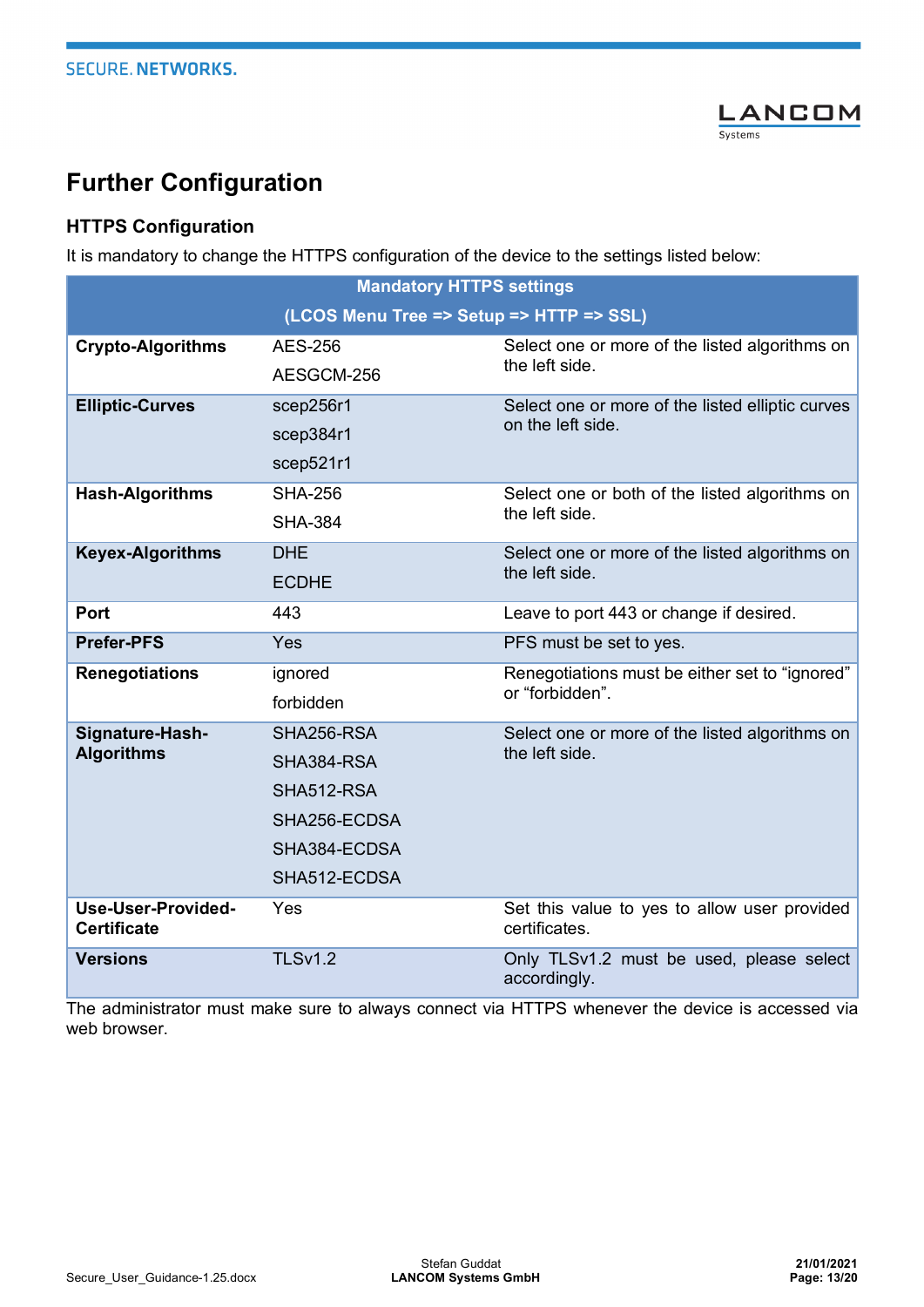

## **SSHv2 Configuration**

Make sure to change the SSHv2 settings like listed below:

| <b>Mandatory SSHv2 settings</b>            |                                          |                                                                                |
|--------------------------------------------|------------------------------------------|--------------------------------------------------------------------------------|
| (LCOS Menu Tree => Setup => Config => SSH) |                                          |                                                                                |
| <b>Cipher algorithms</b>                   | aes256-gcm                               | Select one<br>more of<br>the<br>listed<br><b>or</b>                            |
|                                            | aes256-ctr                               | algorithms on the left side.                                                   |
|                                            | aes256-cbc                               |                                                                                |
| <b>Compression</b>                         | <b>No</b>                                | Please select NO here.                                                         |
| <b>DH-Groups</b>                           | Group-14                                 | Select one or more of the listed DH-                                           |
|                                            | Group-15                                 | groups on the left side.                                                       |
|                                            | Group-16                                 |                                                                                |
| <b>Elliptic-Curves</b>                     | nistp256                                 | Select one or more of the listed Hostkey-                                      |
|                                            | nistp384                                 | Algorithms on the left side.                                                   |
|                                            | nistp521                                 |                                                                                |
| <b>Hostkey-Algorithms</b>                  | ecdsa-sha2                               | Select one or more of the listed Hostkey-                                      |
|                                            | rsa-sha2-256                             | Algorithms on the left side.                                                   |
|                                            | rsa-sha2-512                             |                                                                                |
| <b>Keepalive-Interval</b>                  | 60                                       | Leave at 60.                                                                   |
| Key-Exchange-<br><b>Algorithms</b>         | diffie-hellman-group-<br>exchange-sha256 | Select one or more of the listed Key-<br>Exchange-Algorithms on the left side. |
|                                            | ecdh-sha2                                |                                                                                |
| <b>MAC-Algorithms</b>                      | hmac-sha2-256                            | "HMAC-SHA2-256"<br>Select<br>and<br><b>or</b>                                  |
|                                            | hmac-sha2-512                            | "HMAC-SHA2-512" as MAC-Algorithm.                                              |
| Max-Hostkey-Length                         | 8192                                     | Leave at 8192.                                                                 |
| <b>Min-Hostkey-Length</b>                  | 2048                                     | Minimum value is 2048, don't use any<br>lower value.                           |
| <b>Operating</b>                           | Yes                                      | Leave at Yes.                                                                  |
| <b>Port</b>                                | 22                                       | Leave at 22 or change if desired.                                              |

If you want to connect to the TOE via SSHv2 and an own private key, make sure to generate a RSA key pair with at least 2048 bit (refer to 2.14 of the reference manual for more information). To upload your public key, go to "File management" and click on "Upload Certificate or File", then select "SSH – accepted public keys" and upload your public key. Now you can connect to the device via SSHv2 and your own private key.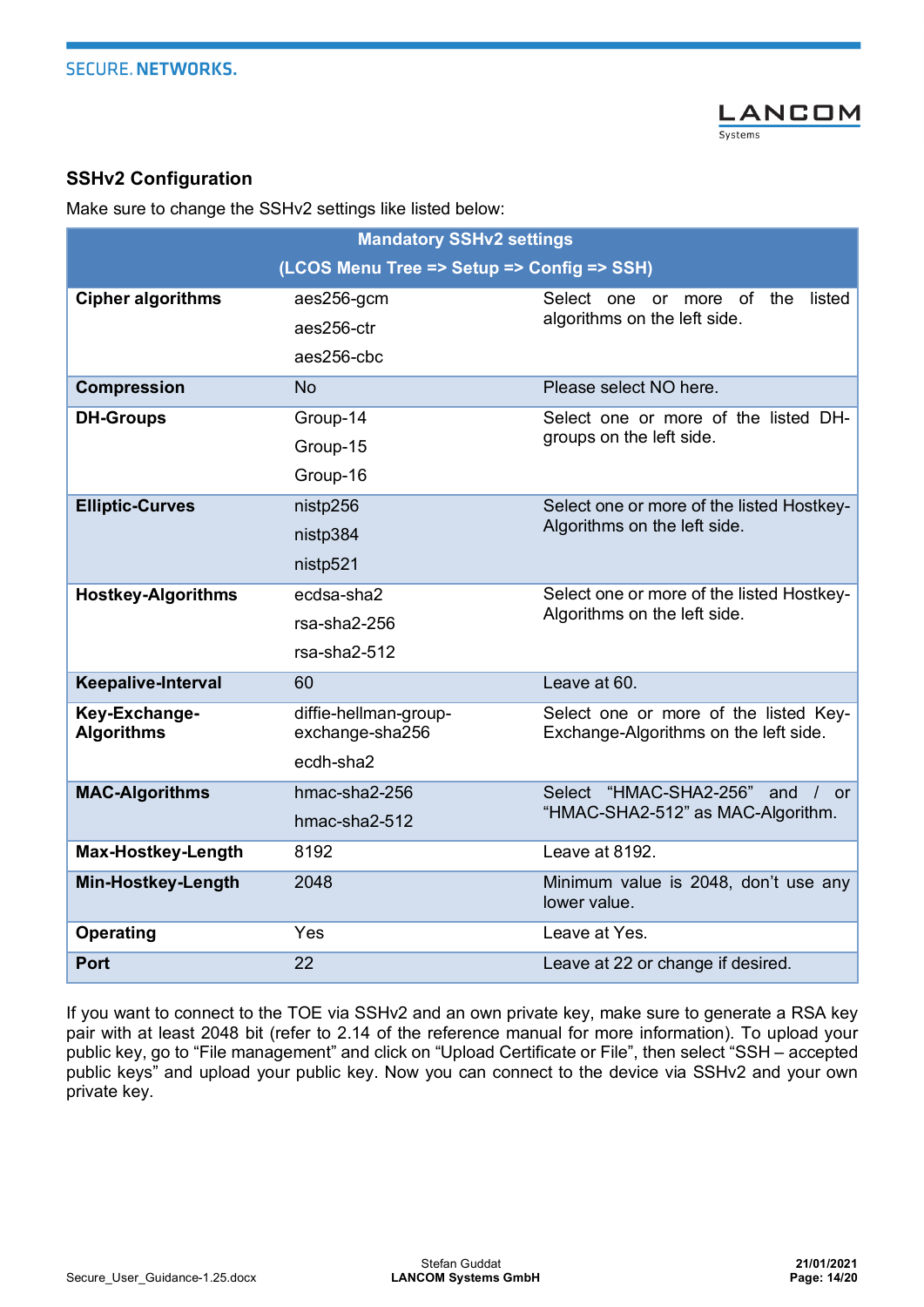

## **SNMPv3 Configuration**

To securely monitor the TOE it is mandatory to use SNMPv3 only. Please refer to the reference manual for more information about configuring SNMPv3 (19.8.2) and use the following protocol settings:

| <b>Mandatory SNMPv3 settings</b>                    |                                        |                                                                                                                            |
|-----------------------------------------------------|----------------------------------------|----------------------------------------------------------------------------------------------------------------------------|
|                                                     | (Configuration => Management => Admin) |                                                                                                                            |
| <b>Protocol versions</b>                            | SNMP <sub>v3</sub>                     | Select SNMPv3 only.                                                                                                        |
| <b>SNMPv3 access settings</b><br>for administrators | <b>No</b>                              | <b>Disallow</b><br>SNMP <sub>v3</sub><br>to<br>access<br>administrators.                                                   |
| <b>Enforce-Password-Rules</b>                       | Yes                                    | mandatory to set "Enforce-<br>It<br>is<br>Password-Rules" to Yes. This setting<br>must also not be deactivated afterwards. |
| <b>Users</b>                                        | User name                              | Create a new entry by clicking on "add"<br>and put in the desired user name.                                               |
|                                                     | Authentication:                        | Select HMAC-SHA256 or higher.                                                                                              |
|                                                     | HMAC-SHA256                            |                                                                                                                            |
|                                                     | HMAC-SHA384                            |                                                                                                                            |
|                                                     | HMAC-SHA512                            |                                                                                                                            |
|                                                     | Password for auth: *******             | Create a strong password (i.e. at least 16<br>characters<br>containing<br>alphabetic,<br>numeric and special characters).  |
|                                                     | Privacy:<br><b>AES256</b>              | Use AES256 for SNMPv3 encryption.                                                                                          |
|                                                     | Password for priv: ********            | Create a strong password (i.e. at least 16<br>characters<br>containing<br>alphabetic,<br>numeric and special characters).  |
| <b>Groups</b>                                       | Group name                             | Create a new entry by clicking on "add"<br>and put in the group name "SNMPv3-<br>ReadOnly".                                |
|                                                     | User/Security name                     | Select the previously added SNMPv3<br>user.                                                                                |
|                                                     | Security model                         | "SNMPv3 (USM)" as security<br>Select<br>model.                                                                             |
| <b>Access rights</b>                                | SNMPv3-ReadOnly                        | Select and edit the "Default" entry with<br>the group name "SNMPv3-ReadOnly".                                              |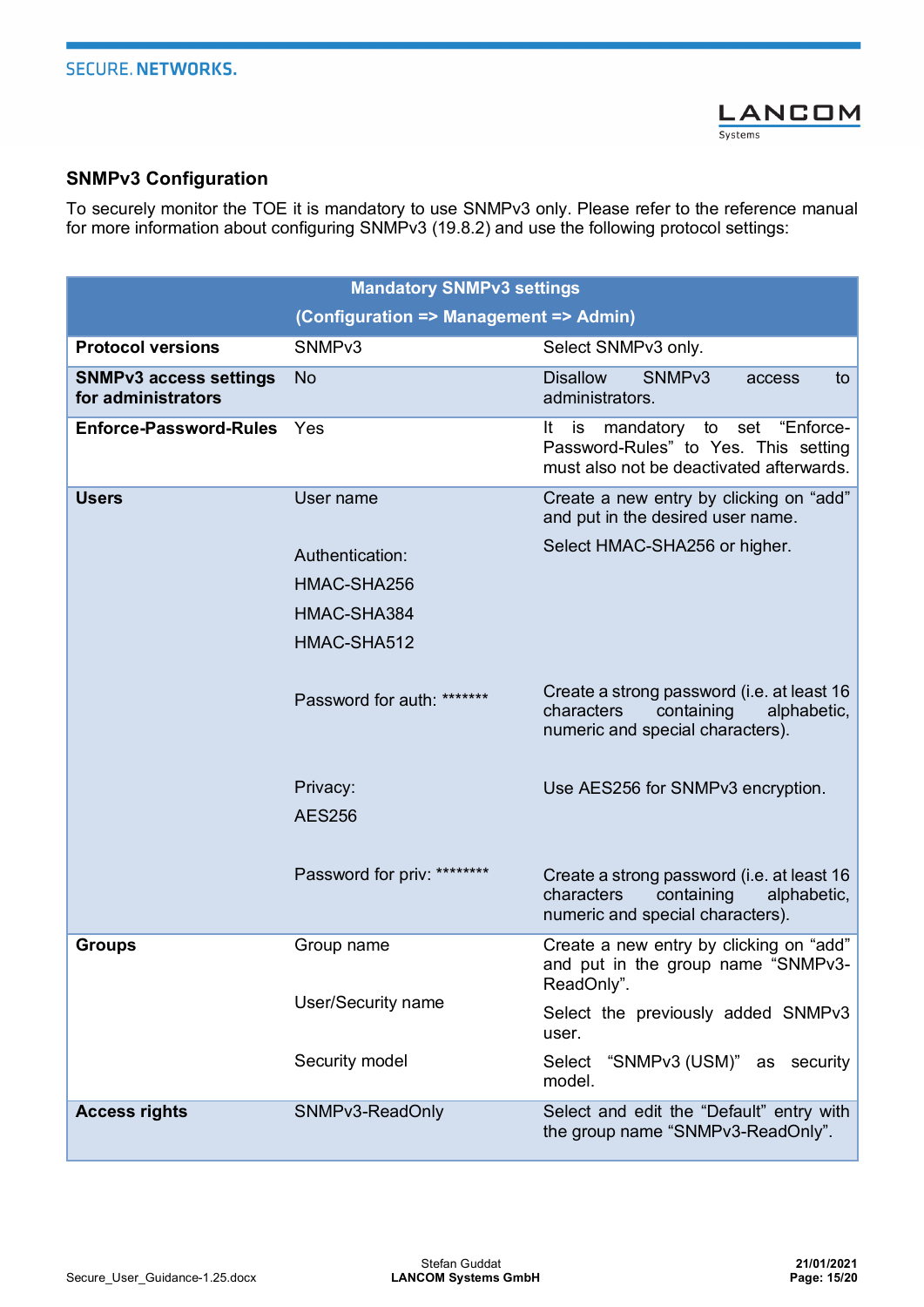**LANCOM** Systems

| Readonly view                      | Set "Readonly view" to "Full-Access".                                             |
|------------------------------------|-----------------------------------------------------------------------------------|
| Readonly view(Traps)<br>Write view | Set "Readonly view(Traps)" to "Full-<br>Access".<br>Set "Write view" to "other".  |
| Minimal security level             | Verify that the Minimal security level is<br>set to "Authentication and privacy". |

## **Firewall Configuration**

Before configuring the firewall, it is mandatory that the administrator of the TOE develops a security concept on that he bases the following configuration on. It is recommended to use a "deny all" strategy (refer to chapters 8.3.6 and 8.3.7 of the reference manual for more information). For more information regarding IDS/DoS please refer to chapters 8.8 and 8.9 of the reference manual.

Besides that, the following settings have to be set:

| <b>Mandatory Firewall settings</b>                 |          |                                                                    |  |
|----------------------------------------------------|----------|--------------------------------------------------------------------|--|
| (LCOS Menu Tree => Setup => IP-Router => Firewall) |          |                                                                    |  |
| Operating                                          | Yes      | It is mandatory to set Operating to "yes".                         |  |
| Max.-Half-Open-Conns.                              | 100      | It is mandatory to set half<br>open<br>connections (DoS) to "100". |  |
| <b>DoS-Action</b>                                  | % $d$ %n | It is mandatory to set the DoS-Action<br>value to "%d %n".         |  |
| <b>Port-Scan-Threshold</b>                         | 50       | It is mandatory to set the Port-Scan-<br>Threshold (IDS) to "50".  |  |
| <b>IDS-Action</b>                                  | % $d$ %n | It is mandatory to set the IDS-Action to<br>"%d %n".               |  |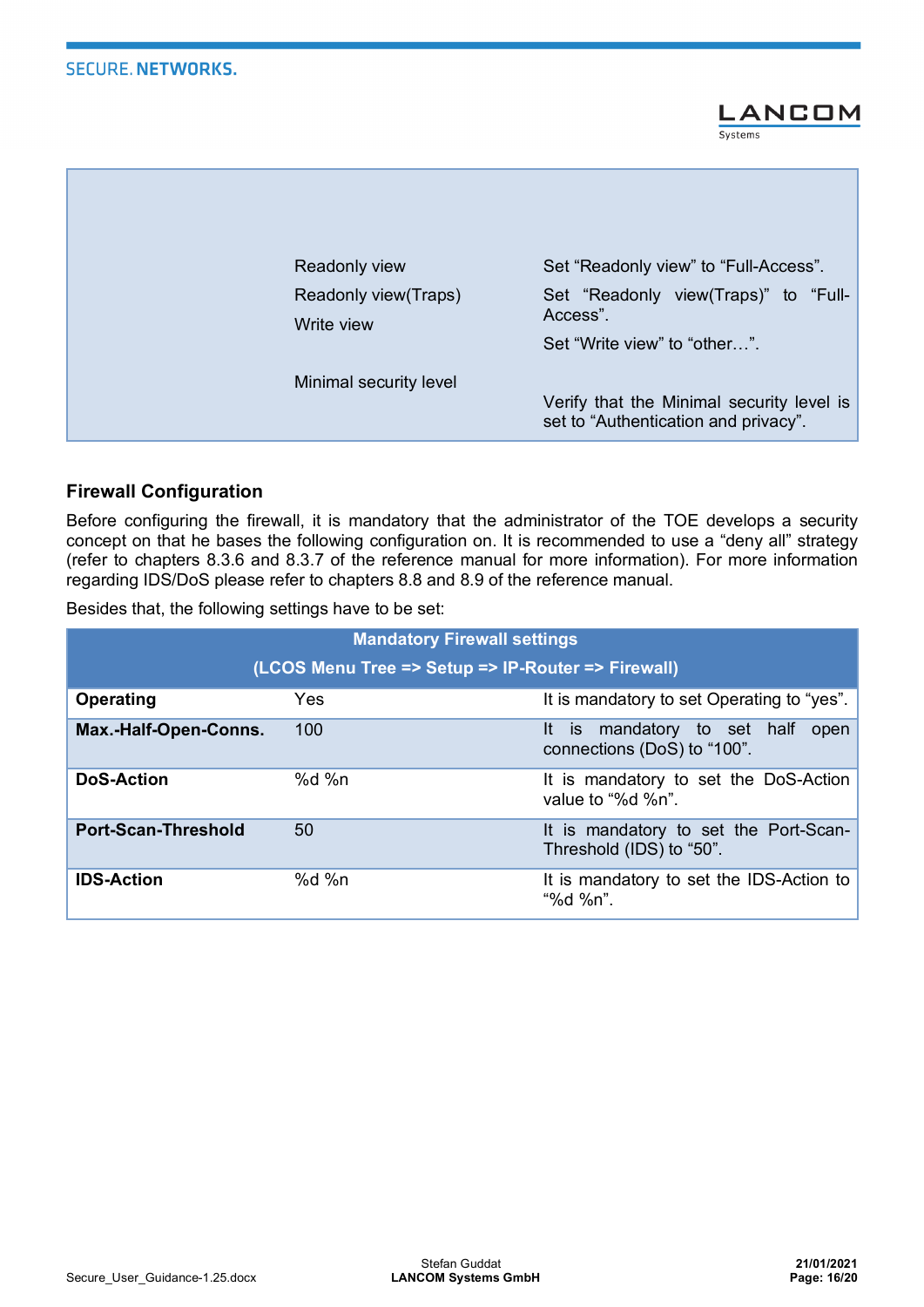

## **IKEv2 Configuration**

To configure a VPN connection based on IKEv2, please refer to the IKEv2 configuration (10.20.1 - 10.20.4) of the reference manual. Make sure to only configure IPv4 based connections.

|                                    | <b>Mandatory IKEv2 settings</b> |                                                                                                                                                                                                                                                                  |                                                                                                                                                                                                                                                                                                                                                                                                                                                                            |
|------------------------------------|---------------------------------|------------------------------------------------------------------------------------------------------------------------------------------------------------------------------------------------------------------------------------------------------------------|----------------------------------------------------------------------------------------------------------------------------------------------------------------------------------------------------------------------------------------------------------------------------------------------------------------------------------------------------------------------------------------------------------------------------------------------------------------------------|
|                                    |                                 | (Configuration->VPN->IKEv2/IPSec)                                                                                                                                                                                                                                |                                                                                                                                                                                                                                                                                                                                                                                                                                                                            |
| <b>Enforce</b><br><b>Key rules</b> | <b>Preshared</b>                | Yes                                                                                                                                                                                                                                                              | Select the checkbox to activate<br>the<br>password rules for preshared keys.                                                                                                                                                                                                                                                                                                                                                                                               |
| <b>Encryption</b>                  |                                 | Permitted DH groups: 14-16, 19-<br>21<br>PFS: Yes<br><b>IKE-SA Cipher list:</b><br>AES-CBC-256 / AES-GCM-256<br>Digest list:<br>SHA-256 / SHA-384 / SHA-512<br>Child-SA Cipher list:<br>AES-CBC-256 / AES-GCM-256<br>Digest-list:<br>SHA-256 / SHA-384 / SHA-512 | Please use only secure and "state of the<br>art" algorithms / protocols as listed on the<br>left side.                                                                                                                                                                                                                                                                                                                                                                     |
| <b>Authentication</b>              |                                 | Local & remote authentication:<br><b>PSK</b><br><b>RSA</b><br>Digital signature<br>Local & Remote password:                                                                                                                                                      | It is mandatory to use either PSK, RSA or<br>Digital Signature based connections. The<br>use of Digital Signature is recommended,<br>the use of PSK is not recommended.<br>Create a strong password (i.e. at least 32<br>characters containing alphabetic, numeric<br>and special characters) when using PSK<br>based connections.<br>Note: If certificate-based connections are<br>used, ensure to use proper X.509 RSA<br>certificates with at least 2048 bit or higher. |
| <b>Digital</b><br>profile          | signature                       | Authentication method:<br><b>RSASSA-PSS</b><br>SHA-256 / SHA-384 / SHA-512                                                                                                                                                                                       | It is mandatory to use RSASSA-PSS with<br>at least SHA-256 or higher if digital<br>signature is used.                                                                                                                                                                                                                                                                                                                                                                      |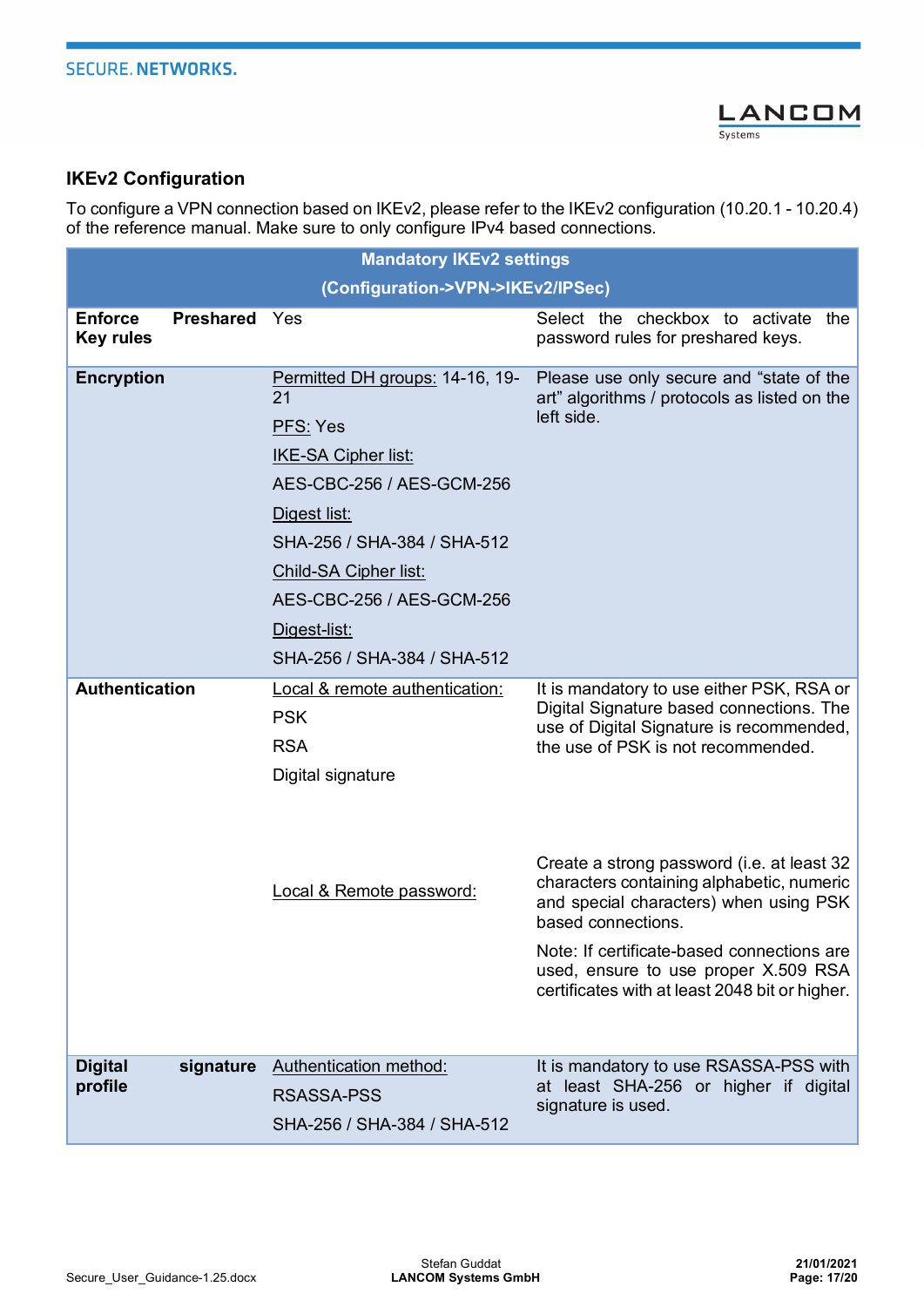#### **SECURE, NETWORKS.**



| <b>Lifetimes</b> | Name:<br>Default                      | It is mandatory to change the lifetimes of<br>the entry named "Default" to the following<br>values: |
|------------------|---------------------------------------|-----------------------------------------------------------------------------------------------------|
|                  | IKE SA: seconds<br>IKE SA: kBytes     | 86400 seconds<br>0 kBytes                                                                           |
|                  | Child SA: seconds<br>Child SA: kBytes | 14400 seconds<br>0 kBytes                                                                           |

#### **Internet Configuration**

To set up an internet connection please use the internet configuration wizard (part of "Setup Wizards" in the menu tree) and follow the steps. Make sure to only create an IPv4 based internet connection.

#### **Configuration Export**

Configuration scripts or files must be secured with a strong password (i.e. at least 8 characters containing alphabetic, numeric and special characters).

#### **Firmware Updates**

It is mandatory to get information about product updates, which can be achieved by visiting the company homepage on a regular basis or by adding yourself to the product newsletter on the homepage.

Note: Updates are only allowed when a recertification with a newer firmware has been completed. Updated documents will be available then.

#### **Completion of Device Configuration**

Now after everything has been configured in a secure manner the TOE is ready to be installed in the desired environment.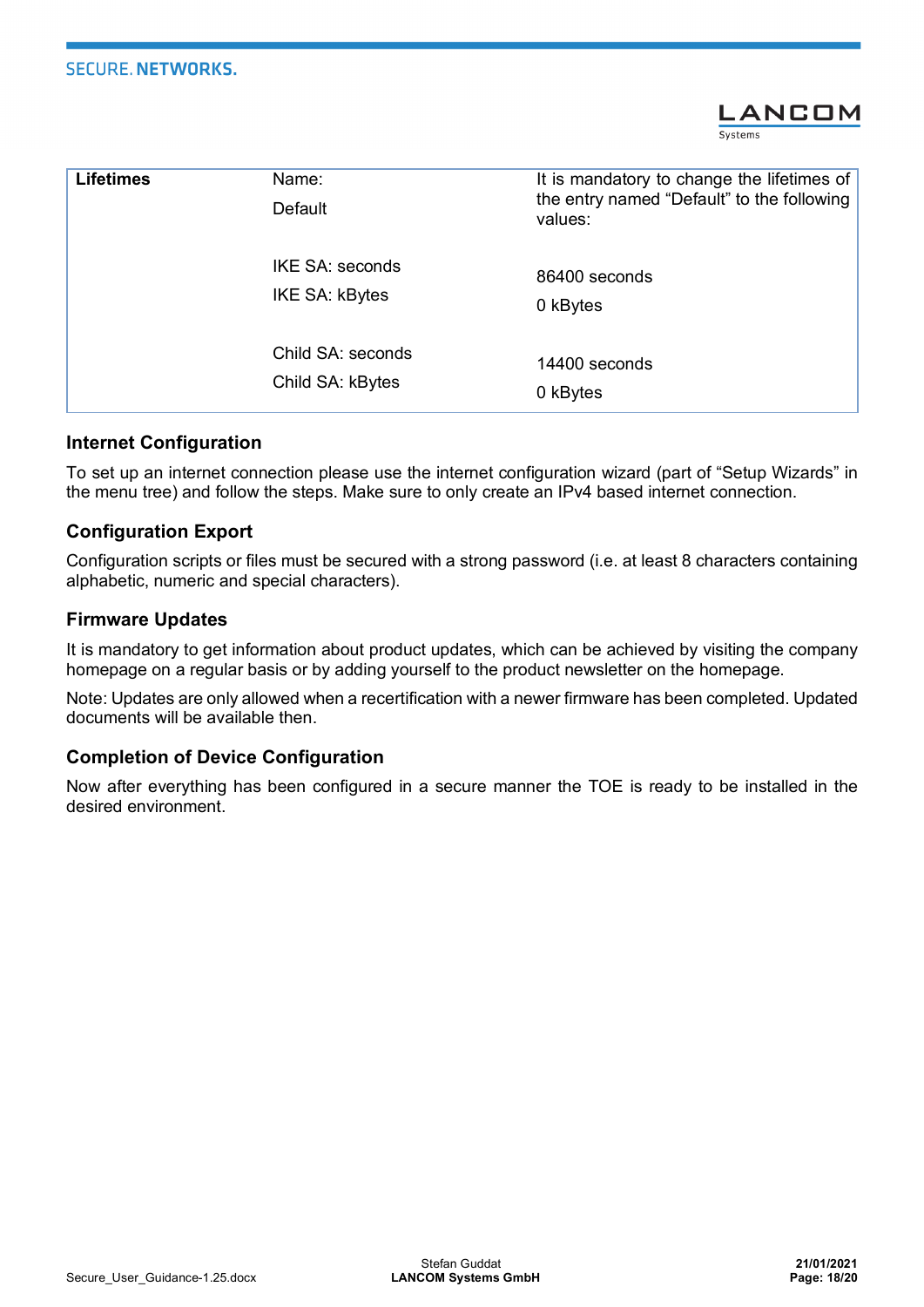

# **Events**

#### **Event log**

The event log contains messages about device logins. It is mandatory to check it on a regular basis. It is accessible via "LCOS Menu Tree > Status > Config > Event-Log".

#### **Syslog events**

The syslog contains information about system events (e.g. connection establishments). It is mandatory to check it on a regular basis. It is accessible via "LCOS Menu Tree > Status > TCP-IP > Syslog > Last-Messages".

#### **Firewall events**

The firewall log table contains messages about firewall events. It is mandatory to check it on a regular basis. It is accessible via "LCOS Menu Tree > Status > IP-Router > Log-Table".